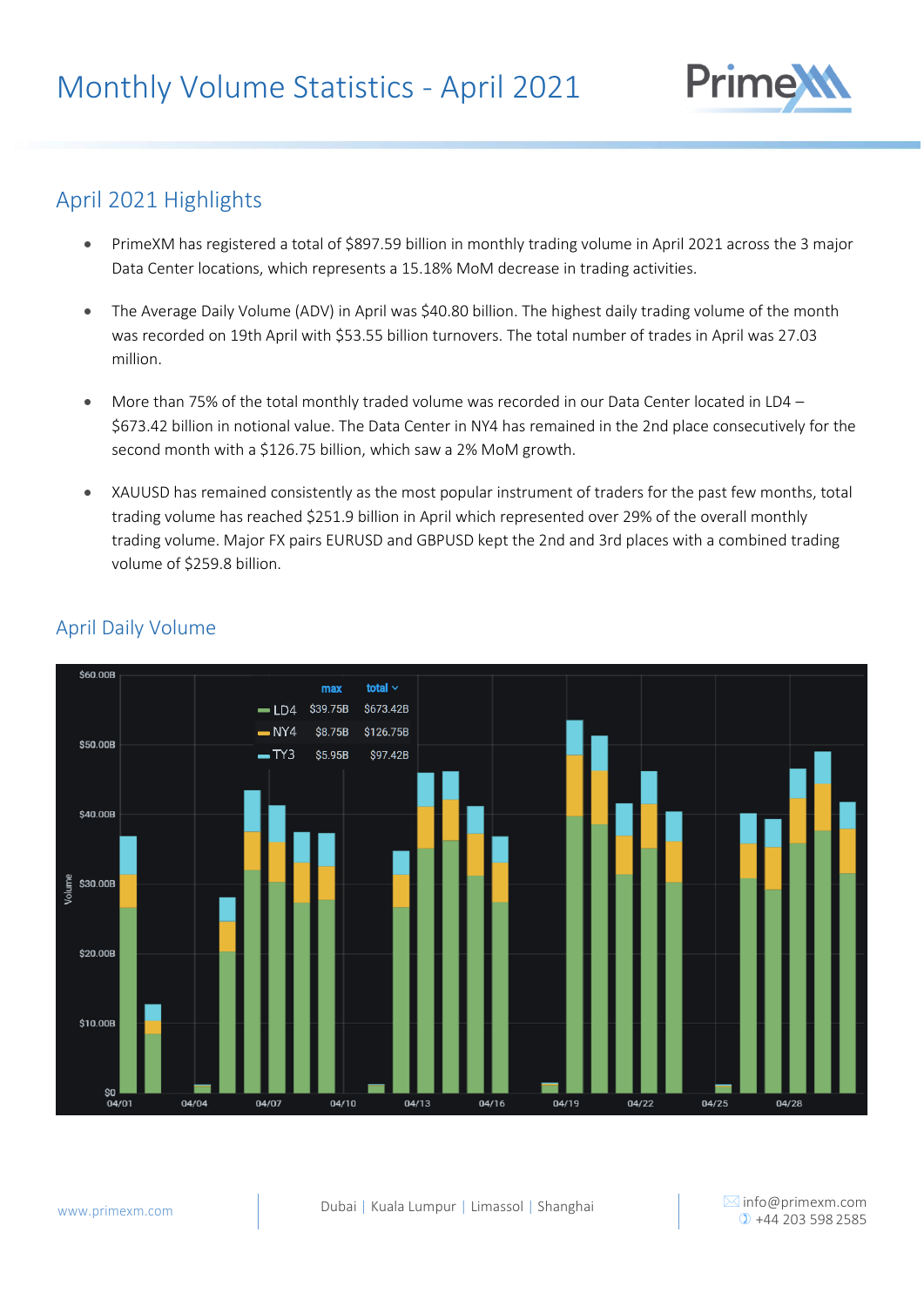

## Year to Date (YTD)



## Monthly Overall Statistics

| <b>Month</b>      | <b>Total Traded Volume</b><br>(\$ billion) | <b>Average Daily Volume</b><br>(\$ billion) | <b>Number of Trades</b><br>(million) |
|-------------------|--------------------------------------------|---------------------------------------------|--------------------------------------|
| April 2021        | 897.59                                     | 40.80                                       | 27.03                                |
| <b>March 2021</b> | 1.058.17                                   | 46.01                                       | 34.56                                |
| MoM % Change      | $-15.18\%$                                 | $-11.32\%$                                  | $-21.79\%$                           |

#### Data Center Statistics

| Location | <b>Total Traded Volume</b><br>(\$ billion) | <b>Average Daily Volume</b><br>(\$ billion) | <b>Number of Trades</b><br>(million) |
|----------|--------------------------------------------|---------------------------------------------|--------------------------------------|
| UK-LD4   | 673.42                                     | 30.61                                       | 20.70                                |
| $JP-TY3$ | 97.42                                      | 4.43                                        | 3.41                                 |
| US-NY4   | 26.75                                      | 5.76                                        | 2.92                                 |